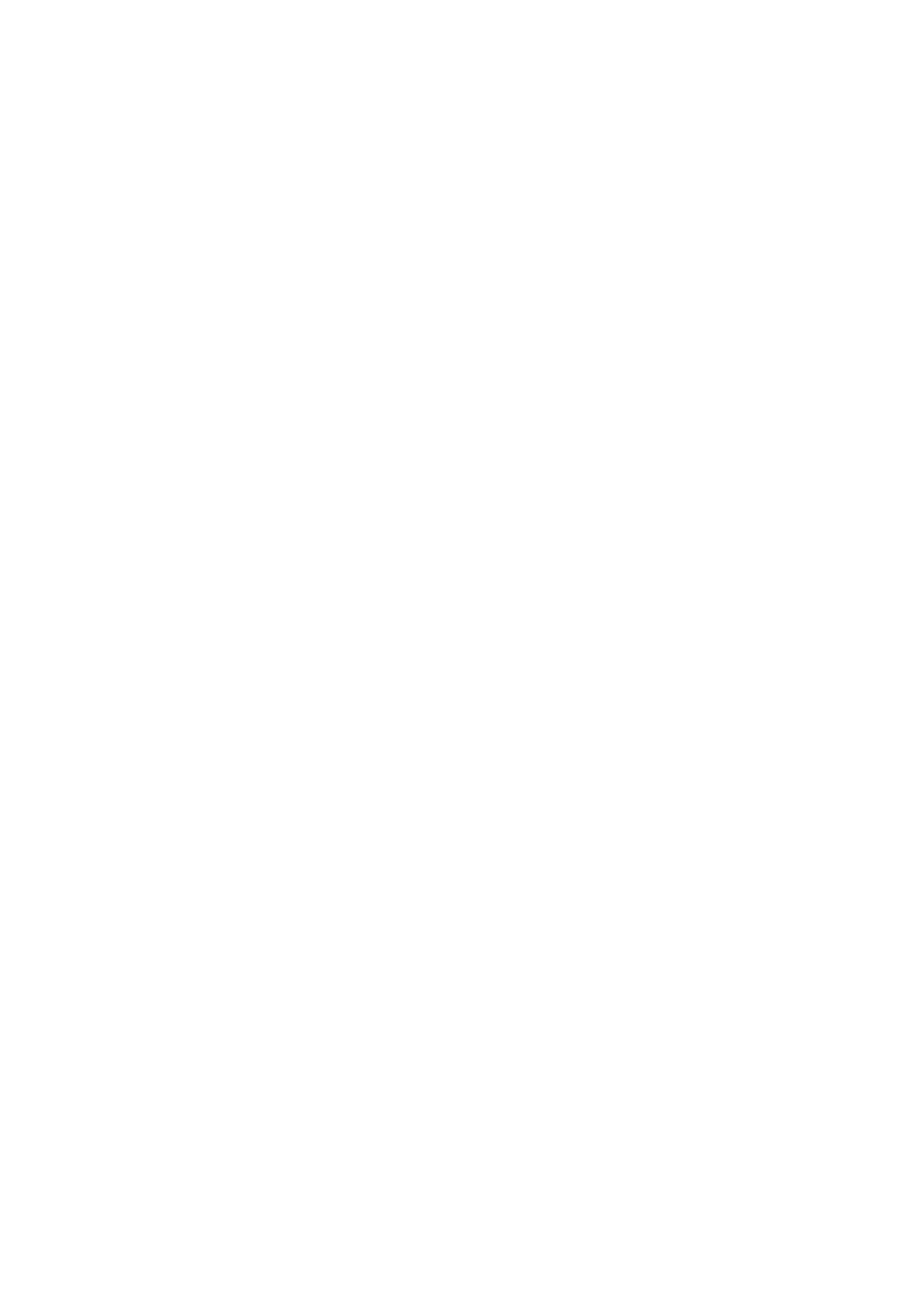# **I. OVERVIEW**

- 1. This written submission provides an outline of issues of concern with regard to the Czech Republic's compliance with the provisions of the Convention on the Elimination of All Forms of Discrimination against Women (hereinafter "the Convention"), with particular focus on the enjoyment of those rights by persons with disabilities. The purpose of the submission is to assist the Committee with its consideration of Czech Republic's Six Periodic Report (hereinafter "Government Report") in this initial stage of the compilation of the list of issues by the Country Report Task Force.
- 2. The submission has been written by the Mental Disability Advocacy Center (MDAC) and Forum for Human Rights (FORUM). MDAC is an international nongovernmental human rights organisation headquartered in Budapest, Hungary advocating for rights of person with mental health and intellectual disabilities in the Central and Eastern Europe, including the Czech Republic. Its mission is to advance the human rights of children and adults with actual or perceived intellectual or psycho-social (mental health) disabilities. Focusing on Europe and central Asia, MDAC uses a combination of law and advocacy to promote equality and social inclusion. MDAC has participatory status with the Council of Europe.
- 3. FORUM is an international human rights organisation working in the Central European region. It provides support and leads domestic and international litigation and advocacy activities. FORUM has been supporting a number of cases pending before domestic judicial authorities and before the European Court of Human Rights, *inter alia* on violation of social rights, on the rights of women with disabilities, on the protection of vulnerable groups against torture and ill-treatment in different settings, etc. FORUM also recently co-authored alternative report to the European Committee of Social Rights on implementation of Article 17 European Social Charter by the Czech Republic and a report to the UN Committee the Rights of Persons with Disbailities in respect of the Czech Republic.

# **II. SPECIFIC COMENTS**

#### **Discrimination against women with disabilities with respect to family rights**

4. The new Civil Code no. 89/2012 Coll., introduced guardianship reform and abolished plenary guardianship. However, restriction of legal capacity remained in the law, in breach of Article 12 of the UN Convention on the Rights of Persons with Disabilities (CRPD). The new Civil Code also introduced specific provisions which allow general courts to restrict a person's legal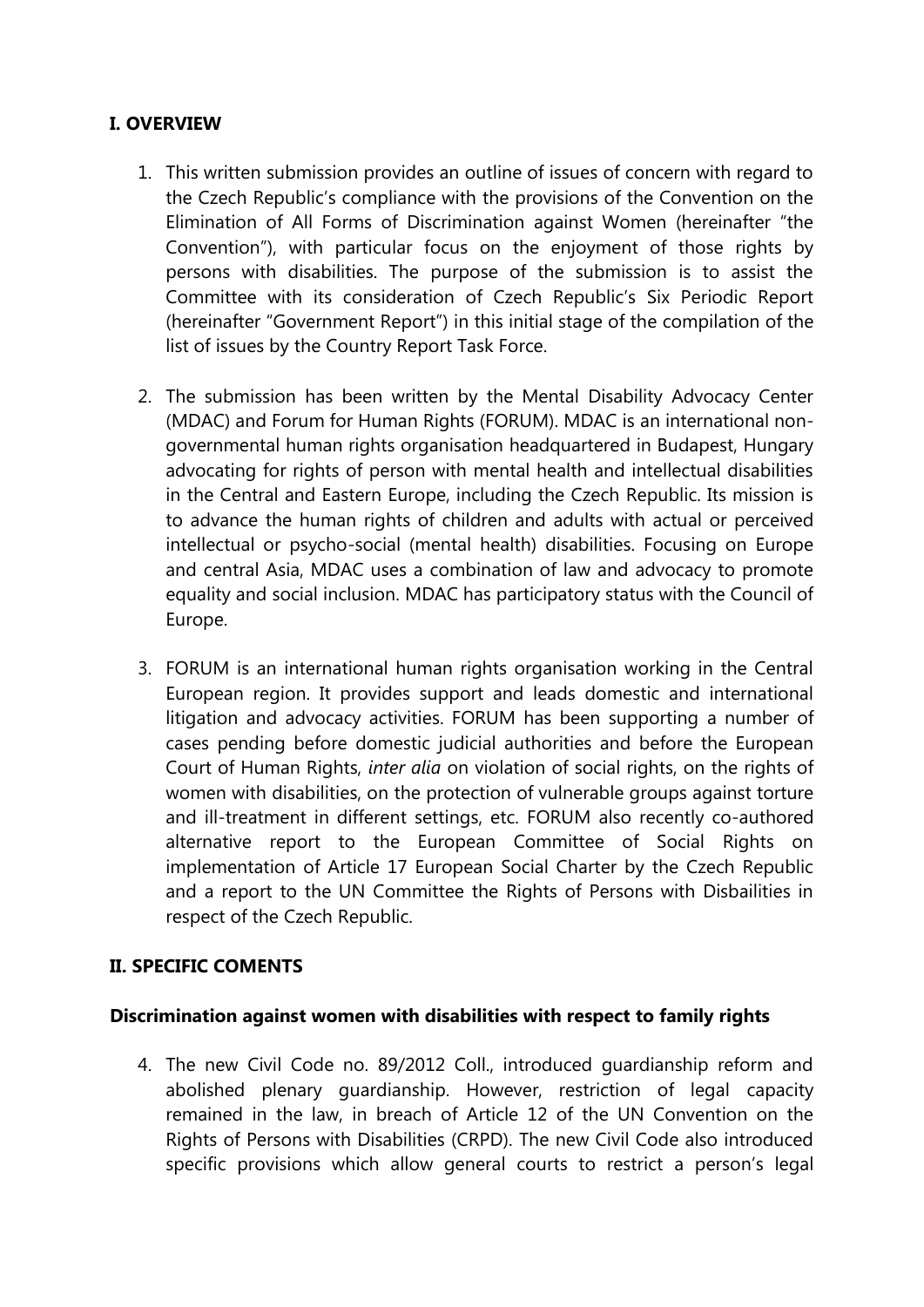capacity in specific matters, including family and reproductive rights. These restrictions are being used in practice especially against young women with intellectual disabilities and those with psycho-social (mental health) disabilities.

- 5. Concretely, the first significant concern relates to the right to marry. According to Article 673 of the Civil Code, a "*person cannot enter into marriage if his or her capacity has been restricted in this respect*". The court can restrict a woman's right to enter into marriage on the basis of her disability. Although the Government does not make any statistics available, $1$  based on our direct experience, courts are frequently using this measure against young women with intellectual disabilities.
- 6. Secondly, according to Article 865 (2) of the Civil Code, "*the court deciding on restriction of legal capacity can decide also on parental responsibility*". Following this provision, when deciding on the restriction of legal capacity of a parent and usually mother, the court is under an obligation to decide on parental responsibility. The definition of parental responsibility is set out in Article 858 of the Civil Code covers the care of the child in its entirety, including health care, education, child contact, etc. In practice, restrictions of parental responsibility are made automatically when women with mental disabilities have their legal capacity restricted, and this is based on false and ungrounded assumptions that parents with mental disabilities are unfit to take care of a child. The practice is fundamentally discriminatory.
- 7. Recently, these provisions have been criticised by the UN Committee on the Rights of Persons with Disabilities ("CRPD Committee") in its Concluding Observations on the Czech Republic. The CRPD Committee expressed its concern that "*provisions of the new Civil Code and the Act on Social and Legal Protection of Children (Act No. 359/1999 Coll., on Social and Legal Protection of Children, as amended.), explicitly allow for restriction of legal capacity in family matters, especially the right to marriage, parental responsibility, and adoption*" and recommended to repeal these provisions.<sup>2</sup> In the light of above, the Government should take legislative steps to repeal these provisions are repealed from the new Civil Code.

## **Suggested questions to the Czech Government:**

<u>.</u>

 $1$  "Likewise, States parties have an international responsibility to create and continuously improve statistical databases and the analysis of all forms of discrimination against women in general and against women belonging to specific vulnerable groups in particular." CEDAW Committee General Recommendation 28, para. 10.

<sup>&</sup>lt;sup>2</sup> Concluding observations on the initial report of the Czech Republic, 17 April 2015, para. 45 and 46.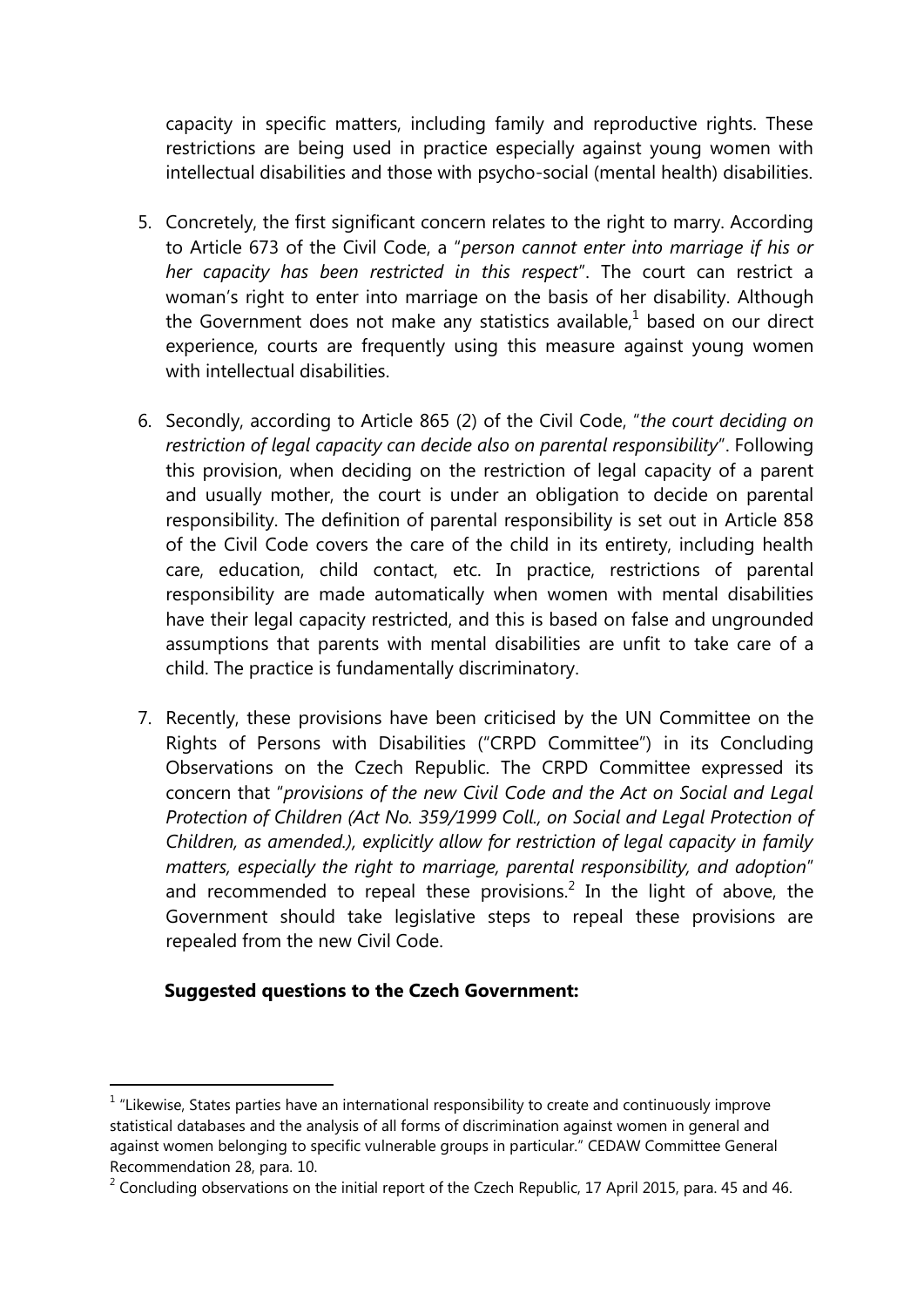**When will the Government repeal Articles 673 and 865(2) of the Civil Code no. 89/2012 Coll. to ensure that women with disabilities can exercise their right to marry, parental rights and right to adopt on an equal basis with others?**

**What plans do the Government have to collect data about the family and reproductive rights of women with disabilities, disaggregated by sex, age and impairment type?**

### **Institutionalisation of elderly women with disabilities**

- 8. The Czech Government committed itself to deinstitutionalisation and the transformation of residential social care services in 2007 when it adopted the 'The Concept of support of transformation in residential social care services to different kinds of services provided in the natural community and supporting the social inclusion of the user to society' ("DEI policy"). However, despite of the progressive ideals of the concept, $3$  no significant change has happened so far regarding the transformation and deinstitutionalisation of services for elderly people with disabilities. On the contrary, elderly people are not listed among recipients of the DEI policy and local municipalities are now building new institutions or renovating large institutions instead of transforming them into community-based services. This situation disproportionately affects elderly women.
- 9. In the Czech Republic, social services are provided under Social Services Act no. 108/2006 Coll. The law regulates specific forms of social services designed for specific groups, including homes for elderly people (Article 49) and homes with special regime (Article 50). Elderly people are usually placed and institutionalised in these two types of institutions. In December 2013, there were 48,162 persons living in such settings. According to 2011 research, of this number (in 2011 it was almost 46,000 persons), almost three quarters were elderly women. In total, 2.8% of the population of persons older than 65 years is living in institutions (3.4% of women and 1.9% of men). The ratio of women living in homes for elderly people is very high, almost 3/4 (74%), and in homes with special régime slightly 2/3 (68%).<sup>4</sup> Thus, elderly women are disproportionately institutionalised.

1

 $3$  The aim of the project is, among others, to foster the human rights of the users of the social care services and to provide living conditions and a daily-routine for people with disabilties that is identical to that of other people.

 $4$  Wija, P. Jaká je kapacita a struktura dlouhodobé péče vČeské republice? [What is the capacity and structure of a long term care in the Czech Republic?], Geriatrie a gerontologie 2013, 2, no. 3, p. 122 127. Available in Czech at:<http://www.cello-ilc.cz/wp-content/uploads/2013/11/dlouhodoba-pece.pdf>